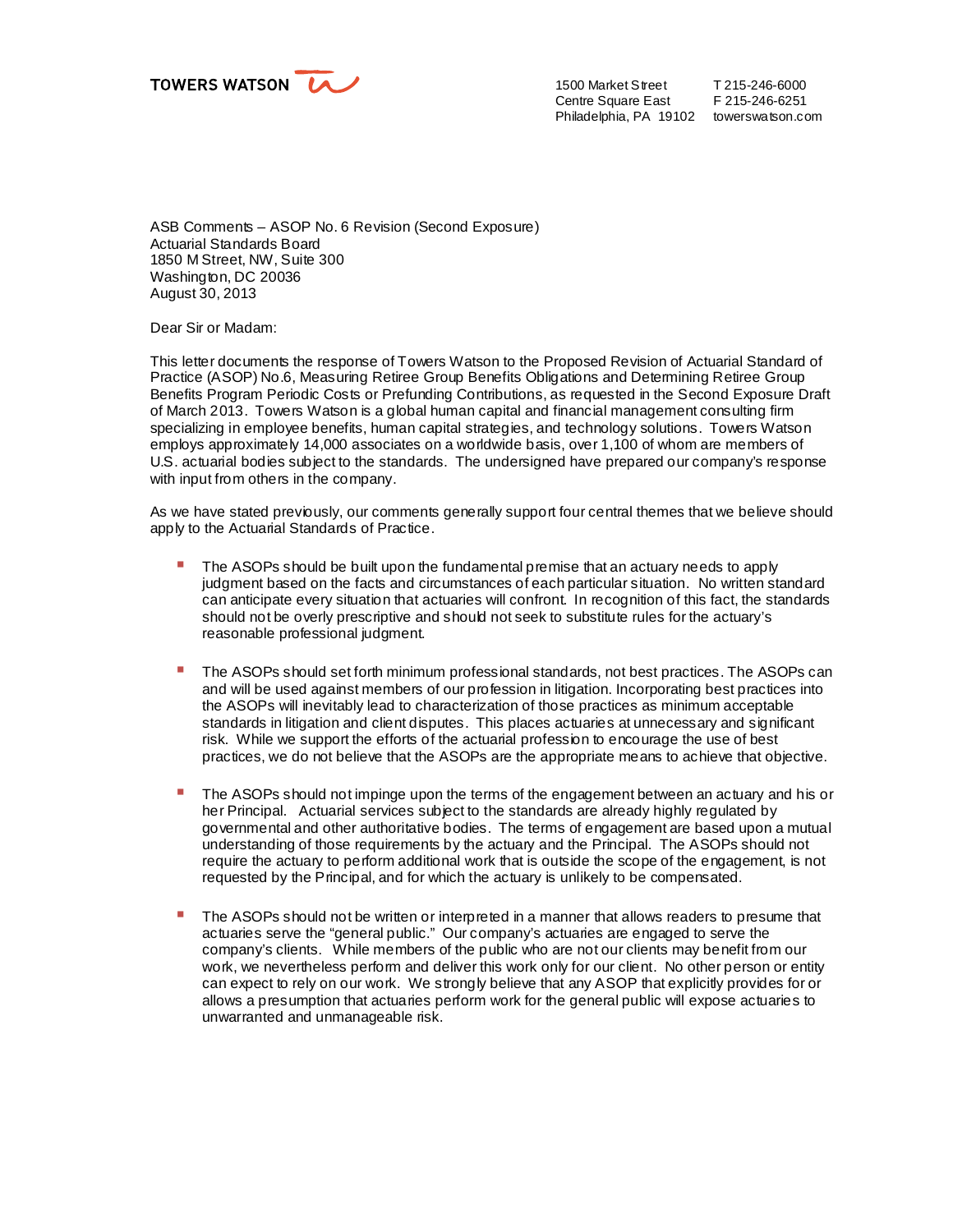TOWERS WATSON LA

Actuarial Standards Board August 30, 2013 Page 2 of 4

We are pleased to see that you incorporated many of our suggestions from the review of the first exposure draft – thank you for your time and effort. Our specific comments on the Second Exposure Draft are below, organized according to the questions listed on p. x of the Draft.

## 1. Does the use of bold font to identify defined terms improve the readability and clarity of the standard? If not, what suggestions do you have to improve the recognition of defined terms in the standard?

We found your approach to be a good solution to the problem, which we identified in our earlier review. All terms (even commonly-used terms) must be clearly defined up-front, and then used in a consistent manner throughout the ASOP. You have accomplished this.

2. Is the revised guidance regarding pooled health plans clear, sufficient, and appropriate? If not, how should it be changed?

We note that this section was originally focused on the "community-rated" concept and has now shifted to focusing on "pooled health plans." As we said earlier, we continue to believe that the topic here is really age-related costs and when and how to use them, not community rating or pooled health plans *per se*. We do not disagree with any of the new wording-we simply find it to be more complicated than necessary. (We have only one minor quibble with the wording, see below.) Accordingly, we believe that sections 3.7.7 and 3.7.8 could be replaced by one (or more) sections that would make the following key points (which are essentially the same as we offered earlier):

- § Certain welfare benefits demonstrate costs that vary, on average, with age, due to variations in the types of services utilized and/or the levels of utilization. For example, non-drug medical costs (before Medicare offsets) tend to rise with age. Dental costs tend to fall with age, as do prescription drug costs at advanced ages.
- In situations where these age-related benefits are being valued and changes in the average age of the group would be expected to affect the benefit cashflow materially, explicit recognition of this aging effect should be made via age-related per capita costs. The effect of aging generally should not be reflected implicitly through adjusted trend rates.
- For example, an uncapped employer obligation toward a self-insured medical plan covering a closed group of retirees should incorporate per capita costs that reflect expected variations in cost by age. Even if these retirees are pooled with active employees of the same employer for rate-setting purposes (e.g., to lend stability to contributions or for some other purpose), the underlying cost of the retirees should be reflected in the valuation, and costs should be agerelated to reflect that fact that costs are expected to rise as the average age of the retiree group rises (above and beyond trend increases).
- On the other hand, coverage for a retiree group may be secured via a community-rated, fully insured plan, or through a pool that combines the experience of several employers (perhaps for active as well as retiree coverage). In these situations, costs may be expected to vary with the average age of the entire pool, but not directly with the average age of the group alone. As long as the group's own experience does not materially affect the premium rates paid for coverage, the aging of the group's population alone does not affect the program's cost, and age-related costs therefore are likely not appropriate for the valuation. However, to the extent that future aging of the entire pool is expected, the effect of such aging should be reflected in the valuation, if it can be reasonably estimated.
- In practice, note that plans that are referred to as community-rated are frequently still dependent on the individual group's demographics and/or past claims experience (e.g., "community rating by class"). It is important to assess the true nature of the pooling mechanism in order to select the proper aging treatment in the valuation model.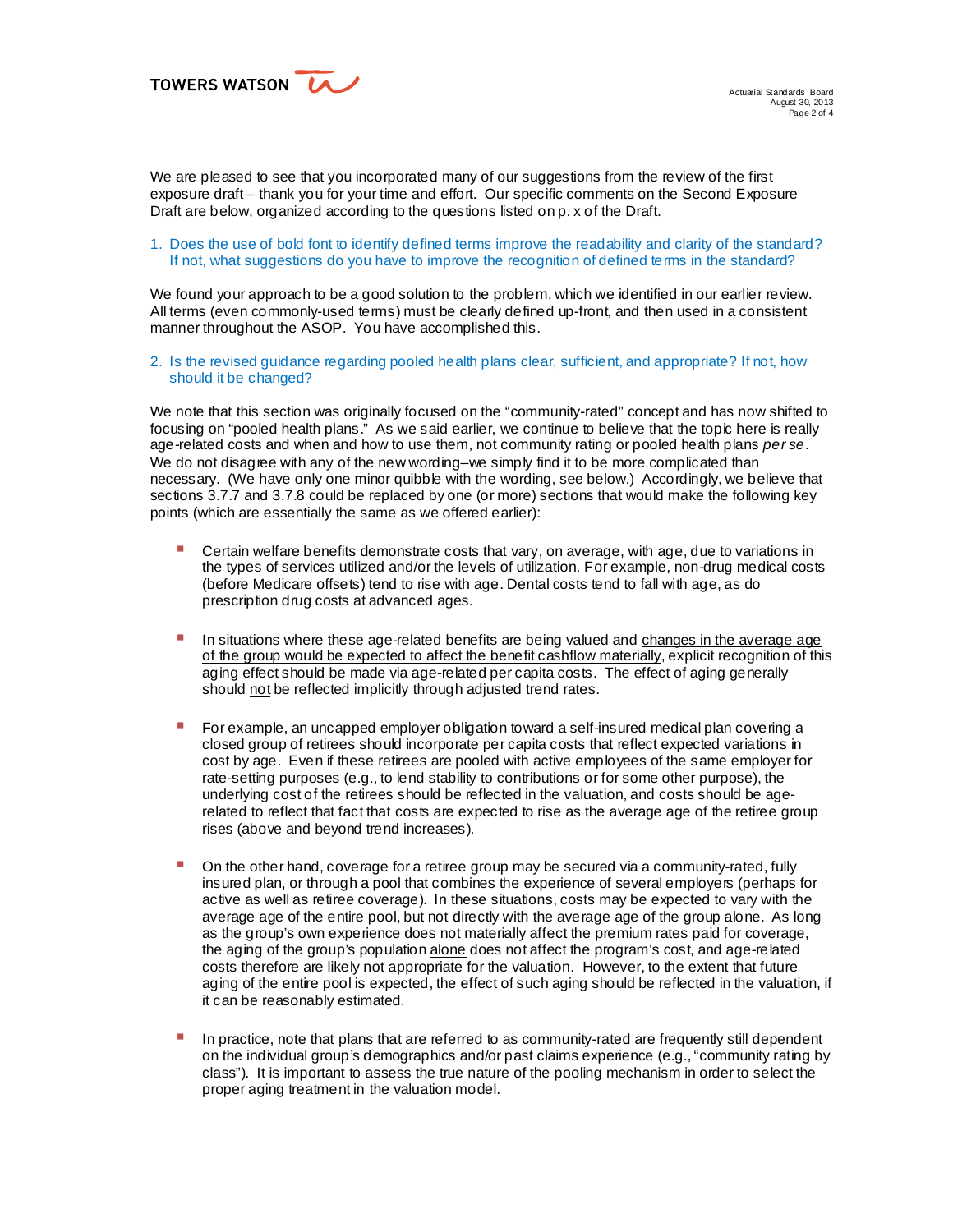TOWERS WATSON LA

Our only specific suggestion for the wording is the reference at the end of 3.7.8 to "…Medicare Advantage plan that is an employer group waiver plan…" Strictly speaking, a MA plan is medical-only, and an MA-PD plan includes an EGWP. The point here (we believe) is that the medical portion of the MA-PD does not deserve aging, but the Rx portion does. Alternatively, you may have meant to say "employer group health plan."

3. Are the revised disclosure requirements regarding funded status clear, sufficient, and appropriate? If not, how should they be changed?

The revised requirements seem to be simply carried over from ASOP 4 and many of them deal with funded percentages, contributions and changes therein. These are generally inappropriate for the majority of retiree group plans, since they are unfunded. Even some of those that are funded are done so on an ad hoc basis at the sponsor's discretion, again making the disclosures of questionable value. These requirements should either be removed or there should be a broad "if appropriate" exemption that applies to each individual item.

4. Some disclosures now require a qualitative assessment rather than a quantitative assessment. Do you feel that a qualitative assessment is reasonably practical for the actuary relative to a quantitative assessment, and reflects an appropriate level of disclosure in light of the effort required to make the assessment?

We see the term "qualitative" used only in conjunction with disclosing the implications of the contribution allocation procedure, sponsor funding policy, or contributions set by contract or law (section 4.1(p)). To the extent that the actuary has the information necessary to make such a disclosure, it is useful information. We would not, however, want this to be construed to imply that all valuations require prefunding forecasts. We believe that prefunding forecasts are inappropriate for most plans for the reasons cited under our answer to #3 above, and this disclosure requirement is again simply a carry-over from ASOP 4.

## 5. Is the coordination of guidance on market-consistent present value measurements in the second exposure draft of ASOP No. 6 and the working version of ASOP No. 27 appropriate?

We understand the desire to have coordinated guidance between ASOPs 6 and 27. However, the concept of market-consistent present values for traditional retiree medical obligations is very abstract as no such market exists (as opposed to pensions where a market does exist, at least on a limited basis). This fact should be noted and appropriate flexibility granted in ASOP 6 if the market-consistent present value terminology remains.

6. Section 3.13(a) of the second exposure draft of ASOP No. 4 has a somewhat less restrictive definition of a reasonable actuarial cost method than that used in section 3.17(a) of this exposure draft. The Pension Committee intends that the language in the two standards will ultimately be consistent. Which language do you believe is more appropriate? For example, is it inappropriate to use the Aggregate Cost Method for a frozen plan with active employees?

Currently we note that the ASOP 6 definition uses language that may be clear in the pension context ("frozen plan," "no employees accruing benefits under the plan") but which is ambiguous or (often) meaningless in the retiree welfare plan context. Consistent definitions may be possible, but only if words are chosen to make sense in both contexts.